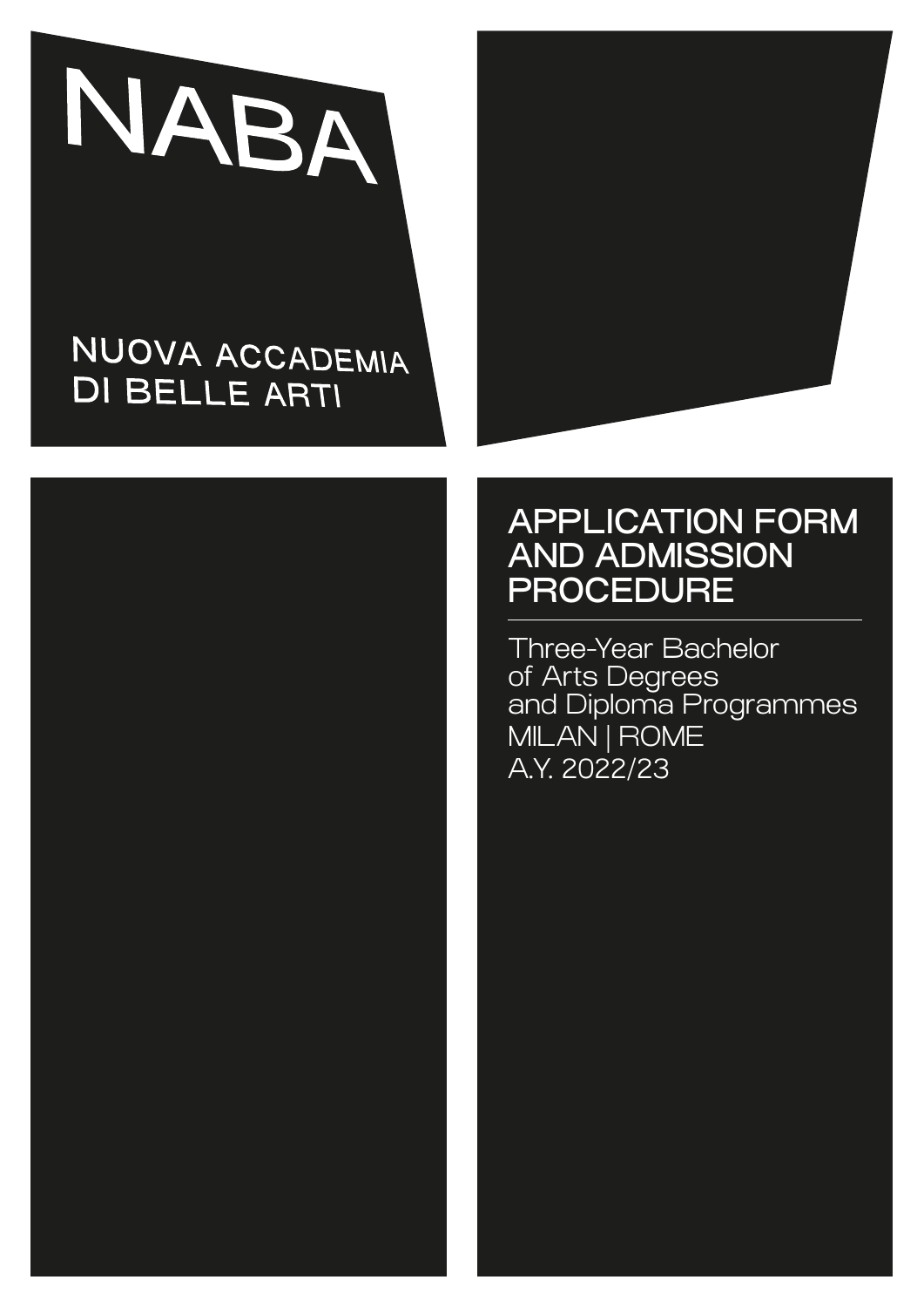

### APPLICATION FORM THREE-YEAR BACHELOR OF ARTS DEGREE/DIPLOMA PROGRAMME ACADEMIC YEAR 2022/23

#### **STUDENT DETAILS (TO BE FILLED OUT IN CAPITAL LETTERS)**

| Family name                                                                                                                                                                                                |                                |              |  |
|------------------------------------------------------------------------------------------------------------------------------------------------------------------------------------------------------------|--------------------------------|--------------|--|
| First name                                                                                                                                                                                                 |                                |              |  |
| <b>Birth date</b>                                                                                                                                                                                          | $\Box$ F<br>Gender<br>$\Box$ M | <b>PHOTO</b> |  |
| Place of birth (City and Country)                                                                                                                                                                          |                                |              |  |
| Citizenship                                                                                                                                                                                                |                                |              |  |
| Country of residence of the family (if within EU for at least 3 years)                                                                                                                                     |                                |              |  |
| Permanent address (street name, zip code, town, Country)                                                                                                                                                   |                                |              |  |
| Address for correspondance (street name, zip code, town, Country)                                                                                                                                          |                                |              |  |
| Home phone number (including Country and area code)                                                                                                                                                        |                                |              |  |
| Mobile phone number (including Country and area code)                                                                                                                                                      |                                |              |  |
| E-mail<br>Skype Account                                                                                                                                                                                    |                                |              |  |
| Name of the Higher/Senior Secondary School attended, including location                                                                                                                                    |                                |              |  |
| Date entered/date departed                                                                                                                                                                                 |                                |              |  |
| Educational System to which the Secondary school diploma belongs to:<br>(Ex. IGCSE, IB, Abitur, in case the diploma does not have a specific name, please specify the country where the diploma is issued) |                                |              |  |
| Have you ever applied to NABA or attended a course at NABA?                                                                                                                                                |                                |              |  |
| I WOULD LIKE TO APPLY TO THE                                                                                                                                                                               |                                |              |  |
| $\Box$ Bachelor of Arts Degree Programme                                                                                                                                                                   | Diploma Programme              |              |  |

Students who lack prerequisite requirements for admission to the three-year Bachelor Degree can attend the same Programme without gaining credits. Diploma Programmes have the same curricula and the same examinations as the BA Programmes, however they lead to the awarding of a NABA diploma and not degree.

#### **I WOULD LIKE TO APPLY TO THE FOLLOWING PROGRAMME IN**

| <b>PROGRAMME</b>                   | <b>LANGUAGE</b> |                  | <b>CAMPUS</b> |                          |
|------------------------------------|-----------------|------------------|---------------|--------------------------|
| a Graphic Design and Art Direction | a Italian       | <b>a English</b> | ם Milan       | <b>¤</b> Rome            |
| n Design                           | a Italian       | a English        | ם Milan       | $\overline{\phantom{a}}$ |
| n Fashion Design                   | a Italian       | <b>a</b> English | ם Milan       | <b>¤</b> Rome            |
| n Creative Technologies            | a Italian       | <b>a English</b> | ם Milan       | $\overline{\phantom{a}}$ |
| <b>p</b> Film and Animation*NEW    | □ Italian       | <b>a</b> English | ם Milan       | <b>¤</b> Rome            |
| □ Set Design                       | a Italian       | a English        | ם Milan       | $\overline{\phantom{a}}$ |
| n Painting and Visual Arts         | a Italian       | <b>a English</b> | ם Milan       | <b>¤</b> Rome            |

\*Evolution of the current BA in Media Design and Multimedia Arts. Subject of authorisation by MUR for A.Y 2022/23.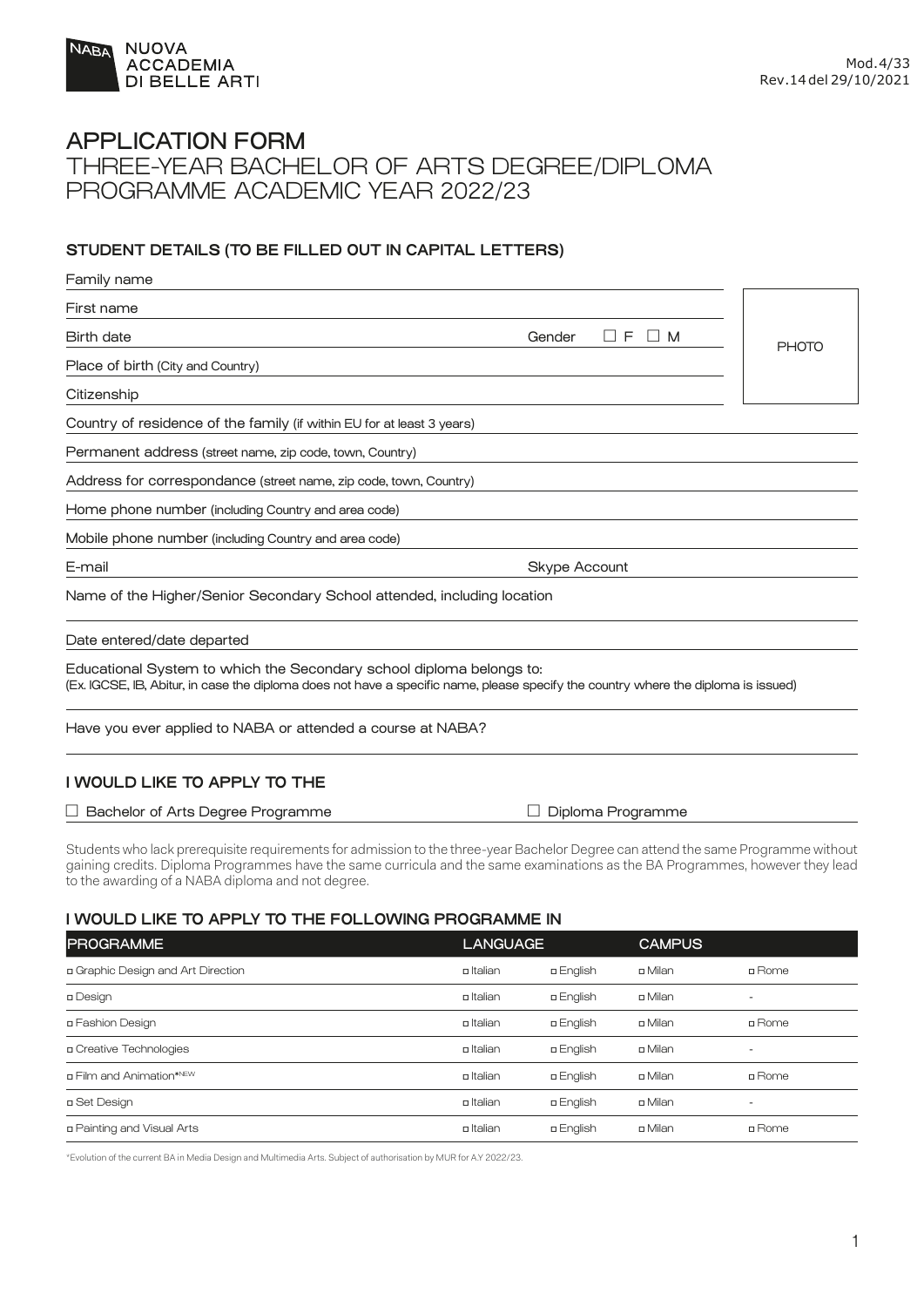### **I AM SENDING THE FOLLOWING DOCUMENTS**

- $\square$  The present application form (pages 2, 3, 4)
- $\Box$  Copy of the passport
- $\Box$  English language certificate (IELTS 5.0 only for Programmes in English language)
- $\Box$  Italian language certificate (B1.2 level according to CEFRL- only for Programmes in Italian language)
- $\Box$  Copy of the higher secondary school diploma (translated in Italian or English\*) or 12<sup>th</sup> year school attendance certificate
- $\Box$  Copy of the higher secondary school transcripts (translated in Italian or English\*)
- $\Box$  1 passport-sized photos
- □ Portfolio of projects or/and project assignment (see guidelines in this document)

□ Artistic statement

\*Translation is not needed for documents written in English, French, or Spanish.

#### **Upon confirmation of admission, I will send as soon as possible and, anyway, not later than the course beginning:**

- $\rightarrow$  Copy of the original higher secondary school diploma.
- → Translation into Italian made by a certified translator of the original higher secondary school diploma (or substitute certificate) legalised by the competent authorities in the country whose educational system the title refers to.
- $\rightarrow$  In case a national test or final exam is necessary to enter a higher education institution in the student's country of origin, such test/ exam is also mandatory for entering Italian BA programmes (Gao Kao and Yi Kao in China, Vestibular in Brazil…).

In case the local school system consists of less than 12 years of schooling before achieving the higher secondary school diploma, the following documents are also required:

- $\rightarrow$  Legalised and translated university transcripts of one or two years, including exams and marks;
- → Certificate of completion of preparatory courses (Foundation Course) issued by Italian or foreign universities.

**Before submitting your application, please verify once more** that you meet the general entry requirements in order to be eligible for admission to a Bachelor of Arts Degree Programme - Diploma Accademico di Primo Livello - leading to the award of an Academic Degree awarded by the Italian Ministry of University and Research worth 180 ECTS, which are:

- → hold a valid Secondary School Diploma that satisfies the requirements to enter Italian university and was conferred on completion of minimum 12 years of previous global schooling;
- $\rightarrow$  be proficient in the language of the chosen course (Italian/English);
- $\rightarrow$  not be enroled in any other course in any other Academy or University;
- → comply with NABA Admission and Enrolment procedures.

### **OTHER INFORMATION**

#### How did you hear about NABA?

- □ Brochure
- □ Website (Please give the name)
- $\square$  Press (Please give the name)
- $\square$  Alumni (Please give the name)
- □ Exhibition/Fair (Please give the name)
- $\square$  A NABA representative (Please give the name)
- □ School (Please give the name)
- □ Other (Please state)
- □ Search engine (Please give the name)
- □ Social media channels(Please give the name)

Date Student's signature  $\Box$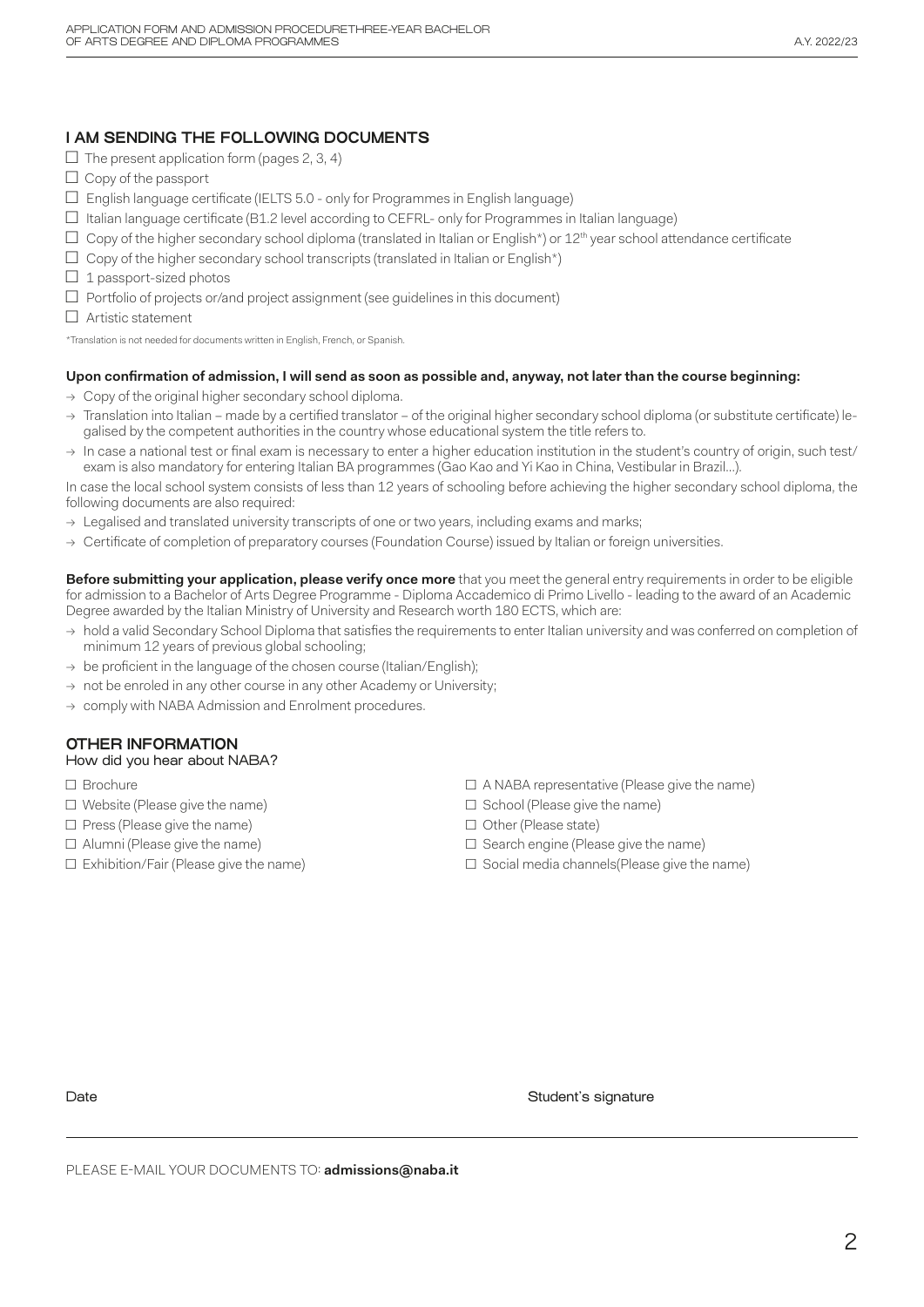### PRIVACY INFORMATION SHEET

#### Information pursuant to Art. 13 of EU Regulation 679/16 (GDPR)

#### **1) Why you are receiving this communication**

Nuova Accademia S.r.l., as Data Controller, wishes to inform you about the type of data we collect and the methods we use to do this, in order to guarantee respect for your fundamental rights and freedoms, with particular reference to the confidentiality and security with which the data are processed.

#### **2) What personal data we collect**

Nuova Accademia S.r.l. collects and stores your personal data at the time of application:

→ identifying data such as given name, surname, residential address, e-mail<br>address, studies completed, citizenship, gender, place and date of birth, tele-<br>phone number, copy of identity card/passport;

your banking data and/or those belonging to the person making the payment of the application fee (if applicable);

 $\rightarrow$  any medical certifications proving disability;

→ academic career/curriculum vitae;

 $\rightarrow$  student's images.

The data are collected at the time of registration by submitting the application form or through the institutional website.

#### **3.1) For what purposes we use your personal data**

Nuova Accademia S.r.l. uses your data for the following purposes:

 $\rightarrow$  to fulfil pre-contractual and contractual obligations, in order to verify the requirements for admission to the course you selected, as well as related ser- vices;

→ to handle money collections and payments;<br>→ to handle any communication with Nuova Accademia S.r.l. concerning the<br>result of the verification of the admission requirements;<br>→ to provide all the information necessary for

and for the enrolment procedure; → to provide support services to disabled students or to students with certified learning difficulties;

to aggregate and analyse the information collected to improve our range of educational courses;

to comply with requests and instructions from the MIUR – Italian Ministry of Education, University and Research;

 $\rightarrow$  to exercise the rights of the Data Controller.

#### **3.2) Subject to your express consent:**

Nuova Accademia S.r.l. asks for your consent in order to:<br>→ use your photographs and/or films for educational, institutional or promo-<br>tional purposes, on Nuova Accademia S.r.l. websites and social networks (e.g. Facebook, Youtube, etc.);

→ inform parents or guardians about admission results and enrolment proce-<br>dures;

++++,<br>transmit your personal data to Nuova Accademia S.r.l. partner companies offering housing services;

<sup>→</sup> send you communications and/or promotional offers about Campus initiati- ves, our scholarships, courses and events that may be of interest to you.

Nuova Accademia S.r.l. is part of the Galileo Global Education Italia Group. Upon your explicit consent, the data may be transferred to other Institutes of the Galileo Global Education Italia Group to promote courses based on the aptitudes and interests of each student or to enrich their studies.

The data may also be collected by the Galileo Global Education Italia Group in aggregate form to perform statistical analyses.

#### **4) How long we retain your personal data**

For the purposes referred to in point 3.1 we retain your personal data for the<br>whole duration of the time you spend on Campus and even beyond the 10-year<br>period of limitation from the termination of the relationship to com obligations and for purposes of judicial protection.

Students' files are kept on paper or IT support for a period of 50 years, in order to respond to any requests from former students in relation to academic career, course credits or diplomas. Where a deadline is set, the data will be destroyed or made anonymous after the deadline has expired.

For the purposes referred to in point 3.2, we keep your data until consent is re- voked and we guarantee the exercise of the rights of the data subject as referred to in point 9.

#### **5) The security of your personal data**

Your data will be processed using equipment that guarantees their confidentiality, integrity and availability. The processing is carried out on paper and through computerised and/or automated systems and will include all of the operations or sets of operations envisaged in Art. 4 of the GDPR which may be communicated to public or private entities or individuals who operate within the context of the purposes described above.

#### **6) Who can access your personal data**

Only authorised persons can access your data in the context of the tasks assi- gned by Nuova Accademia S.r.l.

Personal data will not be disseminated in any way; in addition, they may be communicated and processed by third parties duly appointed as Data Pro- cessors, such as external collaborators and companies that provide specific technical services.

Your data may also be accessed by authorised persons employed by Galileo<br>Global Education Italia, as well as employees of Istituto Marangoni S.r.l. and<br>Naba ( Nuova Accademia Srl ) belonging to the same Group Galileo Globa those whose right to access your personal data is recognised by the provisions of law or secondary or European Union or UK regulatory provisions.

#### **7) Where we store your personal data**

Your personal data will be managed and stored on servers located within the<br>European Union and belonging to the Data Controller and/or third-party com-<br>panies appointed and duly identified as Data Processors. Your data wil transferred outside the European Union.

#### **8) Is it mandatory to consent to the provision of your data?**

The disclosure of your data referred to in point 3.1 is necessary to conclude and execute the contract. For the purposes referred to in point 3.2 it is optional. If you do not consent, you can still proceed with your enrolment/registration application.

#### **9) What are your rights in relation to the GDPR?**

In accordance with the provisions of the GDPR, Nuova Accademia S.r.l. guarantees you the following rights:

 $\rightarrow$  to obtain confirmation of whether or not your personal data are being processed and, if so, obtain access to such data (Article 15, Right of access);<br> $\rightarrow$  to obtain the rectification, without undue delay, of inaccura

concerning you (Article 16, Right to rectification);<br>→ to obtain the erasure of personal data concerning you without undue delay,<br>Nuova Accademia S.r.l. is obliged to erase personal data without undue delay,<br>provided cert

 $\rightarrow$  to obtain the restriction of processing in certain cases (Article 18, Right to restriction of processing);

sources to receive, in a structured format, in common use and readable by an automatic device, the personal data that you have provided to us and where applicable to transmit them to another Data Controller (Article 20, Ri portability);

 $\rightarrow$  to object at any time, for reasons connected with your particular situation,<br>to the processing of personal data concerning you (Article 21, Right to object);

→ to receive, without undue delay, communication of any personal data breach suffered by Nuova Accademia S.r.l. (Article 34); → to withdraw your expressed consent at any time (Article 7, Conditions for consent).

### **10) If you have any questions please refer to the contact details provi-ded by the Data Controller.**

If you believe that we have not complied with your rights regarding the protection of personal data, you can contact the Italian Data Protection Authority. Alternatively, if you live in another country, you can contact your local Data Pro-tection Authority.

#### **11) Data Controller**

The Data Controller is Nuova Accademia S.r.l.

Via C. Darwin 20 – 20143 Milano

E-mail: privacy@naba-da.com

The Data Protection Officer is Frareg S.r.l. – Viale Jenner 38 – 20159 Milano MI E-mail: dpo@frareg.com – Tel.: +39 02 69010030

#### **12) Update to this Information Notice**

This Information Notice may be subject to change. Any substantial changes will be communicated to you via e-mail or through our student personal area.

□ I declare that I have read the Information Notice in relation to Art. 13 of the GDPR 679/16 and consent to the processing of my data.

□ I agree to the processing of my personal data for the specific purposes of point 3.2 as I indicate by ticking the boxes below:

 $\square$  I agree to the use of my photographs and/or videos for educational, institutional or promotional purposes, on Nuova Accademia S.r.l. websites and social networks (e.g. Facebook, Youtube, etc.);

□ I agree to informing my parents or guardians about admission results and enrolment;

□ I agree to the transmission of my personal data to Nuova Accademia S.r.l. partner companies offering housing services;

□ I agree to receive information from Nuova Accademia S.r.l. or from other schools of Galileo Global Education Italia about Campus initiatives, scholar- ships, courses and events that may be of interest to me.

#### Date Signature (legible) of Data Subject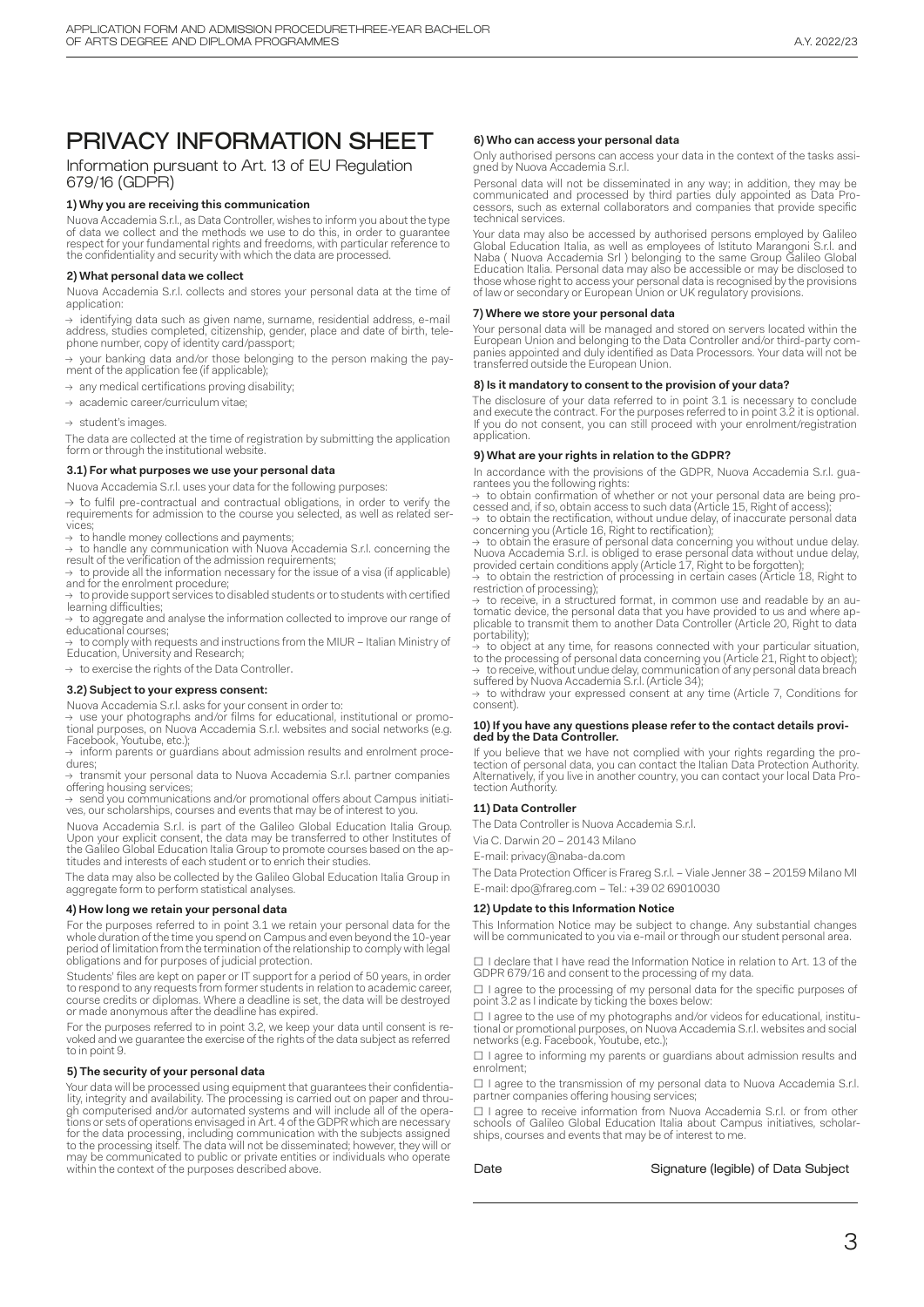## ADMISSION PROCEDURE

Three-year Bachelor of Arts Degree/Diploma Programme Academic Year 2022/23

#### **1. ADMISSION TEST**

NABA intends to understand your motivation and attitude in undertaking the chosen programme. A strong motivation and solid awareness of the contents of the programme guarantee your commitment and determination which are necessary to attend the Academy.

NABA will take into account your creative attitude and your way of dealing with a project. You are asked to work on:

1.1 an artistic statement

1.2 a project assignment specific to the programme of your choice or/and

1.3 a portfolio of projects to enhance your application file

#### **1.1 ARTISTIC STATEMENT**

Please write an essay (max 500 words) elaborating the following questions. In the next future:

→ what job would you like to do after you graduate?

→ why did you choose NABA to achieve that?

→ what are you favorite means of expression?

 $\rightarrow$  what or who inspires you?

 $\rightarrow$  how living and studying in Milano/Roma will positively influence your work?

#### **1.2 PROJECT ASSIGNMENT**

Your artistic skills are an important element for evaluating your application to NABA BA Programmes. Together with your Artistic Statement, the following assignments will enable our Faculty to get to know you, your skills and your commitment. In order to develop your project assignment, please follow the guidelines here below, related to each BA programme.

#### **Project Assignment for the BA in Design**

Your design task shall include:

- → 2D images designed and created by you:
	- at least 2 hand drawings (various techniques may be used)
	- at least 2 digital drawings, photos, collages, etc.

 $\rightarrow$  Design is a subject closely connected to objects, their functionality and the environment surrounding them. You are asked to:

a) choose an object with a specific function;

b) give the object a second life, by changing its function and shape (any material and technique can be used);

c) represent it:

- take a picture of the object before and after the morphing;
- describe the process and the concept behind it.

**Project Assignment for the BA in Fashion Design**

1) Choose 3 subjects and make 3 researches collecting images/ pictures related to the chosen subjects.

2) Write a short description or list some key words for each subject.

3) Develop 3 mini projects related to the chosen subjects, one for each of them. Projects may be pictures, or drawings, or outfit sketches, or technical drawings designed by you, that show your skills. Each of them should include at least 3 images.

Here below an example of project:

→ SUBJECT: Urban

→ RESEARCH: Collect images/pictures of places and people coming from one or more cities

→ DESCRIPTION: List a series of keywords related to the Urban Concept

PROJECT: Create an outfit or an accessory - man/woman/kid/pet (also only one of these different typologies) - related to the research HOW:

→ Use collage technique assembling different existing images/ pictures

→ Draw fashion figures or technical drawings of your garment/ accessory

#### **Project Assignment for the BA in Graphic Design and Art Direction**

Your GRAPHIC DESIGN task shall include:

→ FOR STUDENTS WHO HAVE ALREADY ATTENDED COURS-ES RELATED TO GRAPHIC OR ADVERTISING

- Two graphic design projects: research and final design on a logo or on a corporate identity or present a publishing project (magazine or poster layout).
- Two advertising projects: research on a press campaign and final creative proposals.

→ FOR STUDENTS WHO HAVE A BACKGROUND NOT RELATED TO GRAPHIC OR ADVERTISING

- Make a selection of illustrations/pictures among your creative works.
- Make a selection of photos among your creative works.
- Select 2 famous logos (one example that you consider effective and one example that you consider ineffective) and describe their positive and negative features.
- Select 2 famous ads (one example that you consider effective and one example that you consider ineffective) and describe their positive and negative features.

### **Project Assignment for the BA in Painting and Visual Arts**

Your task shall include:

 $\rightarrow$  One art project work (the format of the presentation is free).

→ One drawing with an emphasis on observational skills and/or personal expression or one photography with an emphasis on visual skills and technique.

→ Sketches or notebook pages illustrating visual art/design concepts.

 $\rightarrow$  One art/design related work from other disciplines (for example jewelry or crafts) - if you have any.

#### **Project Assignment for the BA in Creative Technologies (New Technologies for Applied Arts)**

Your task shall demonstrate your digital production predisposition. It shall contain the following items:

 $\rightarrow$  A storyboard of an original sequence of your creation. It can be a movie or a game scene, or a work of animation or 3D art or motion graphic of any kind. It must include between 6 and 12 frames with appropriate description. It can be hand or computer made.

 $\rightarrow$  A description of the context of the sequence: is it for a short or feature film? a TV or web series? An app or a video game, and of what kind? (adventure, puzzle, FPS, platform, etc…), an advertising or other?

 $\rightarrow$  Please also add a brief explanation about the techniques you would apply, if aware of it.

 $\rightarrow$  A description of the intended audience (teenagers, adults, etc.).

 $\rightarrow$  Mention digital productions that have inspired you: movies, music, games, animations, art etc. (3-5 items); Include details of the selected works (title, author, year and other significant details). Describe what you like about each item and why it inspires you. Include at least one image per item.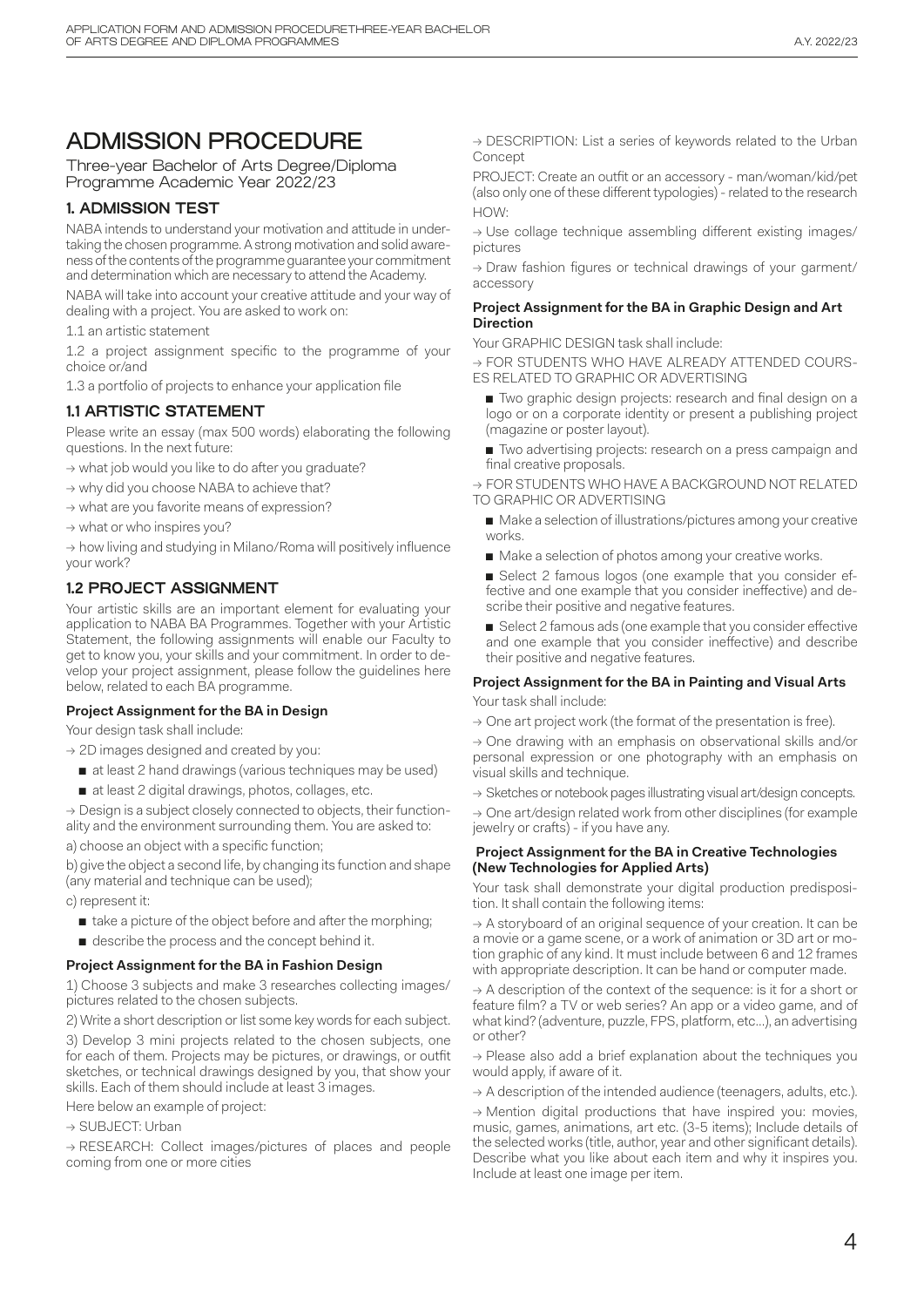#### **Project Assignment for the BA in Film and Animation**

Your task shall include an example of your storytelling skills. It shall be articulated as follows:

 $\rightarrow$  A plot (max length: 100 words).

→ Visual and narrative references (movies, novels, video games, etc. Max 10 items are accepted; please provide for each of them: an image, a caption and a very short explanation for your choice).

 $\rightarrow$  The medium through which the plot is displayed (short film, long film, TV series, web series, video game, photo reportage, etc.). Please add also a brief explanation about the techniques you would apply, if aware of it

 $\rightarrow$  A description of the audience (teenagers, adults, etc).

#### **Project Assignment for the BA in Set Design**

Your task shall include:

→ One project work possibly related to the design of a performance/exhibition space (the format of the presentation is free).

 $\rightarrow$  One drawing with an emphasis on technical skills or one photography with an emphasis on visual skills and photographic technique.

→ Sketches or notebook pages illustrating set design ideas.

 $\rightarrow$  One art/design related work from other disciplines (for example exhibition design, visual arts, installations, interior design etc.).

 $\rightarrow$  For each work write a detailed description including Title, Year and Technique.

#### **1.3 PORTFOLIO OF PROJECTS**

(Alternative option to the project assignement)

Creativity is not an abstract exercise, on the contrary, it requires the ability to contextualize and elaborate information and look for new solutions with an open spirit capable of listening and interacting with our environment. The goal of a successful portfolio is to tell a visual narrative of your passions, explorations and abilities.

All materials submitted should be clearly labeled with the applicant's name and contact information and cannot be returned.

Digital, paper or internet based works can be submitted.

Portfolios are reviewed on the following qualitative measures: aesthetic awareness, composition, drawing, design, color perception, spatial perception, quality of presentation, technique and originality.

Favorable consideration is given to strong 2-D and 3-D work that shows fully rendered pieces, excellent craftsmanship, attention to technique, and original design.

#### **Guidelines to portfolio preparation:**

A portfolio of projects is the presentation of yourself, of your previous academic and/or professional and/or amateurial works. There is no need to include many projects rather a selection of your strongest works that will let us understand your skills and potentials.

#### **What to include:**

 $\rightarrow$  5 to 10 projects divided into separate folders.

Submissions may include drawings, illustrations, paintings, computer graphic, design, printmaking, collage, photography, sculpture, jewelry, fashion, furniture or videos.

Portfolio pieces may represent classroom assignments as well as independent projects. The portfolio should be purposeful, demonstrate originality of concept, use of appropriate materials and visual literacy.

Each project should have a pdf description containing: title of the project, year of production, information if it is a project developed at school, on your own, ...

#### **Digital formats:**

→ Photos, graphic projects, drawings, sketches: PDF (including fonts), JPG or PNG 300 dpi

→ Websites: complete folder including html, css, images, swf, other. If it is online: please provide us with the url web

→ Videos: MPEG4 or AVI

→ Texts, researches or presentations: PDF

Applicants should not submit work copied from film, television, photographs, magazine/book illustrations or other sources.

If you are filing an application for **Fashion Design**, you might want to consider the following suggestions to include in your portfolio:

 $\rightarrow$  Research images for fashion design, using a range of materials (drawings, notes, photographs, images of items that you find inspirational for fashion design).

→ Images of your fashion design sketches (sketches demonstrating your development of a fashion theme).

 $\rightarrow$  Images of finished fashion illustrations (using colour and demonstrating your skills of presentation, these could be handdrawn, painted, collage or computer images).

→ Images of any other creative work. We leave the decision of what to include to you.

If you are filing an application for **Design**, you might want to consider the following suggestions to include in your portfolio:

- $\rightarrow$  2D images designed and created by you:
- $\rightarrow$  at least 5 hand drawings (various techniques may be used) optional:
- $\rightarrow$  digital drawings, photos, collages, etc.
- $\rightarrow$  3D work including experimentation and development.

 $\rightarrow$  Finished work accompanied by a short explanation of the piece and your thinking.

- $\rightarrow$  Idea generation.
- → Inspiration and research material.

#### **1.4 RESULTS**

In the global evaluation, NABA will take into account the applicant's interests and aptitudes for advanced studies and potential for success at NABA BA programme and the related professional role. The lack of specific preparation in some of the subjects that are part of the admission test, due to the different educational background that a student might have, will not result in prejudice to the final admission, on condition that the vocational elements have been positively assessed.

Once the assessment is complete, you will receive a feedback about the final result within 5 working days. If the result is positive, the admission letter will be issued and sent to you.

NABA may offer you a **conditional admission** if you do not have yet submitted the language certificate, copy of your diploma (the last one applies to BA applicants only).

If you are conditionally accepted, you will have to make sure you submit the missing documents by the course beginning.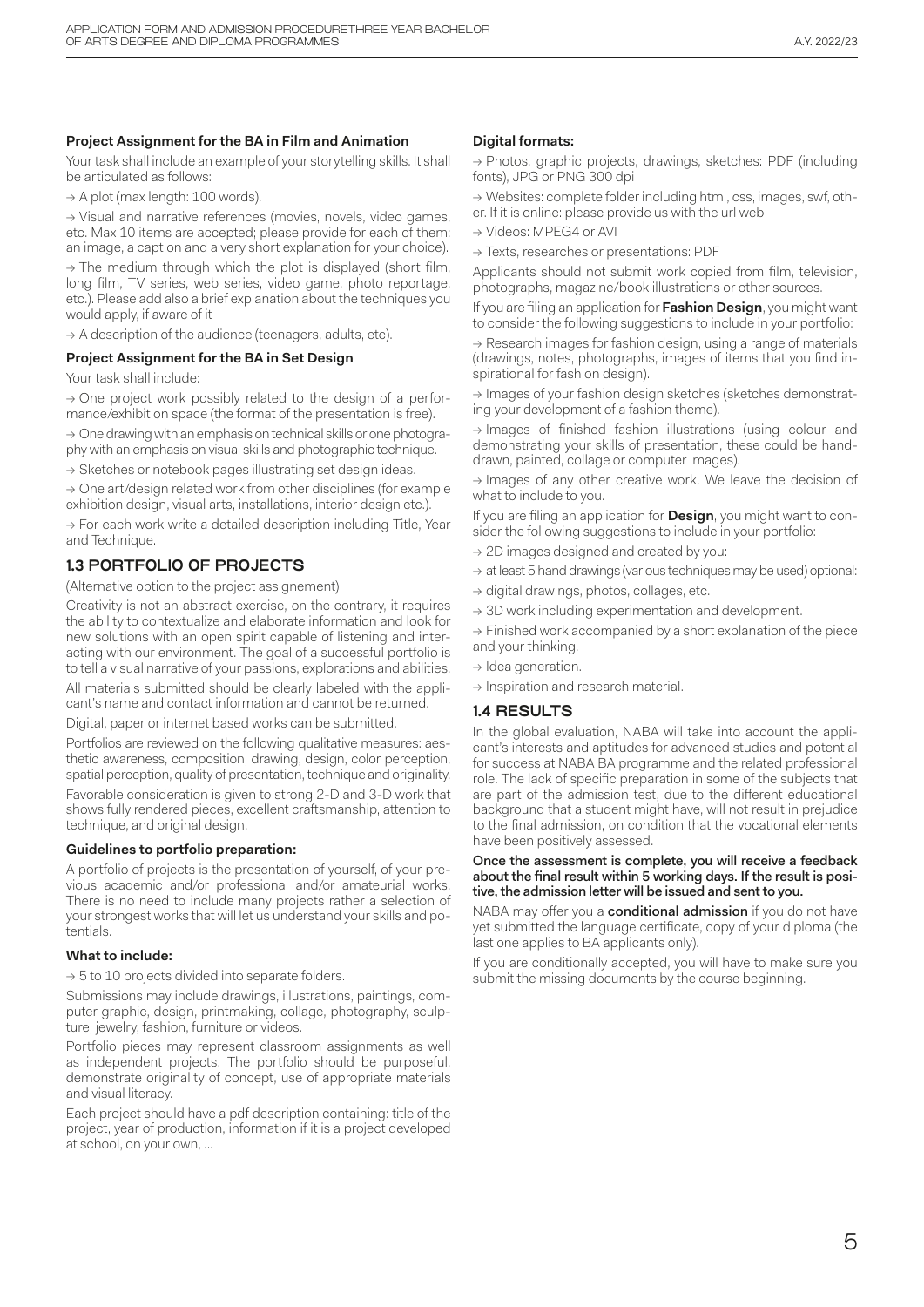#### **2. LANGUAGE REQUIREMENTS**

NABA Programmes are taught in Italian or English. Students are required to submit evidence of the knowledge of the language according to the chosen programme. The language certificate shall be submitted within one month before the beginning of the programme and should not be older than 2 years.

The requested level for Italian is an intermediate level (complete B1 - according to CEFR). Student can also take CILS, CELI, CERT.IT, PLIDA provided that the final result is equivalent to complete B1.

| <b>IELTS</b>                                            | 5.0 Academic/General                                                           |  |
|---------------------------------------------------------|--------------------------------------------------------------------------------|--|
| Cambridge English: FIRST (FCE)                          | 140-159                                                                        |  |
| Cambridge English: Preliminary (PET)                    | With Merits or 160                                                             |  |
| Cambridge English: Advanced (CAE)                       | C <sub>1</sub>                                                                 |  |
| Cambridge English: Proficiency (CPE)                    | C <sub>2</sub>                                                                 |  |
| Cambridge English: Business Vantage/BEC V               | C or 154                                                                       |  |
| Cambridge English: Business Preliminary/BEC P           | Distinction or 160                                                             |  |
| <b>TOEFL computer</b>                                   | 173 - 180                                                                      |  |
| <b>TOEFL PAPER</b>                                      | 494-510                                                                        |  |
| <b>TOEFL</b> internet                                   | $59 - 64$                                                                      |  |
| <b>Trinity College Certificate</b>                      | Integrated Skills in English (ISE level I - all 4 skills)                      |  |
| <b>PTE Academic</b>                                     | $36 - 42$                                                                      |  |
| Linguaskill                                             | da 155                                                                         |  |
| <b>BIEB</b>                                             | Level B1/Level B2                                                              |  |
| <b>ESB Esol International</b>                           | B1 - Entry 3 (all modes)                                                       |  |
| <b>TEEP</b>                                             | 5                                                                              |  |
| <b>BULATS</b>                                           | 40 - 59 (all 4 skills should be passed: listening, reading, speaking, writing) |  |
| European Baccalaureate                                  | L1 grade 6, L2 grade 7                                                         |  |
| <b>Iceland Studentsprof</b>                             | Grade 6                                                                        |  |
| Norwegian Vitnemal                                      | Grade 4                                                                        |  |
| Danish Studentereksamen                                 | Level A grade 7, Level B grade 10                                              |  |
| <b>German Abitur</b>                                    | Grade 11                                                                       |  |
| Avgångsbetyg/Fullständigt Slutbetyg från Gymnasieskolan | Grade 6                                                                        |  |
| TOEIC (provided that student passes all parts)          | Listening and reading: score 600;<br>Speaking score 140;<br>Writing: score 140 |  |

#### The following cases are exempt from the language testing:

→ Mother tongue students

 $\rightarrow$  English Speaking Countries (prior check with the admission office)

 $\rightarrow$  Bachelor Degree programmes run in English:

■ in non-English speaking countries (prior check with the admission office)

■ in English speaking countries (prior check with the admission office)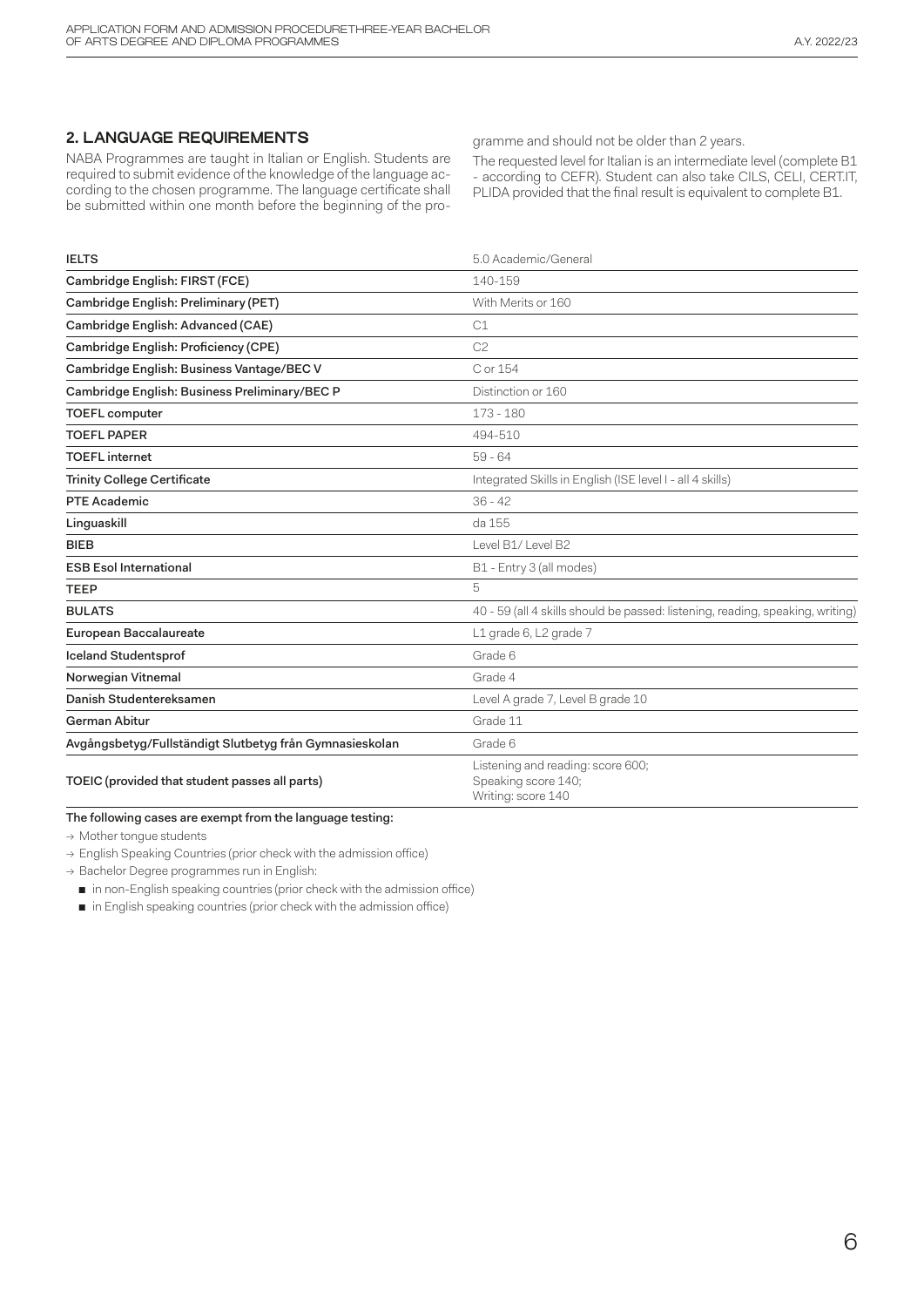#### **3. PAYMENT MODALITIES**

#### **A. Online by Credit Card**

Please visit the website:

https://naba-community.force.com/OLA\_NABA\_LoginRequestForm

#### **B. By flywire**

NABA has partnered with flywire in order to streamline the process of international payments. Flywire allows you to pay securely from any country and any bank, generally in your home currency.

By making your payment with flywire you can

- $\rightarrow$  Track your payments from start to finish
- → Save on bank fees and exchange rates
- $\rightarrow$  Contact their multilingual customer support team with any questions, day or night

To get started, visit www.flywire.com/pay/naba to begin the payment process.

#### **C. By wire transfer**

#### NABA BANK DETAILS FOR PAYMENTS

- → Account holder: Nuova Accademia srl, Via C. Darwin 20, 20143 Milano, Italy
- → Bank name and agency: BPM Agenzia 10 Ml
- $\rightarrow$  International bank details BIC/SWIFT CODE: BAPPIT22 IBAN: IT28L0503401610000000020020
- → Reference: Student's name and surname

#### **D. Cash**

(only up to Euro 1.999,99) OR CREDIT CARD PAYMENTS (Visa, Mastercard, Amex, Union Pay) directly at NABA accounting office

Please notice that all bank, credit card and third party charges have to be covered by the student. The application fee is not refundable for any reason. All fees are VAT free according to the law D.P.R. 26/10/1972 nr. 633.

#### **4. TUITION FEES**

The tuition fees for the Bachelor of Arts Degree/Diploma Program – Academic Year 2022/23 amount to €18.600 per academic year (corresponding to the 6th income bracket) to be paid as follows:

#### **TAX, CONTRIBUTION AND TUITION FEES FOR STUDENTS NOT RESIDENT IN THE EU**

| <b>DEADLINES FOR PAYMENTS</b>      | <b>EURO</b> | <b>PAYMENTS DETAILS</b> |                           |  |
|------------------------------------|-------------|-------------------------|---------------------------|--|
| 30 days after the admission letter | € 3.000,00  | € 2.860,00              | Pre-enrolment fee         |  |
|                                    |             | € 140.00                | Regional Tax              |  |
| 06 September 2022                  | €15.600,00  | € 1.000.00              | Academic Contribution Fee |  |
|                                    |             | €14.600,00              | <b>Tuition Fee</b>        |  |
| Total yearly fees                  | € 18.600,00 |                         |                           |  |

#### **TAX, CONTRIBUTION AND TUITION FEES FOR RESIDENT IN THE EU AND EFTA COUNTRIES**

If the Student (and his/her family) has been resident in a country belonging to the European Union for at least 3 years and the income is produced within the European Union, the fee can be adjusted to the economic and asset conditions of the student's original and de facto family.

Students who do not fulfill all the requirements or do no stick to the submission deadlines in order to access the reduced fee brackets, will be automatically assigned to the highest income bracket. \*Please notice that the final confirmation of the income bracket assignment will be communicated by the Administration upon evaluation of the fiscal documents provided.

| <b>DEADLINES FOR PAYMENTS</b>                                    | <b>EURO</b> |            | <b>PAYMENTS DETAILS</b>   |  |
|------------------------------------------------------------------|-------------|------------|---------------------------|--|
| 6 <sup>th</sup> income bracket: pre-tax income over euro 150.000 |             |            |                           |  |
| 30 days after the admission letter                               |             | € 2.860,00 | Pre-enrolment fee         |  |
|                                                                  | € 3.000.00  | € 140.00   | Regional Tax              |  |
| 16 September 2022                                                | €7.800.00   | € 500,00   | Academic Contribution Fee |  |
|                                                                  |             | €7.300,00  | <b>Tuition Fee</b>        |  |
| 10 January 2023                                                  |             | € 500.00   | Academic Contribution Fee |  |
|                                                                  | €7.800,00   | €7.300,00  | <b>Tuition Fee</b>        |  |
| <b>Total yearly fees</b>                                         | €18.600,00  |            |                           |  |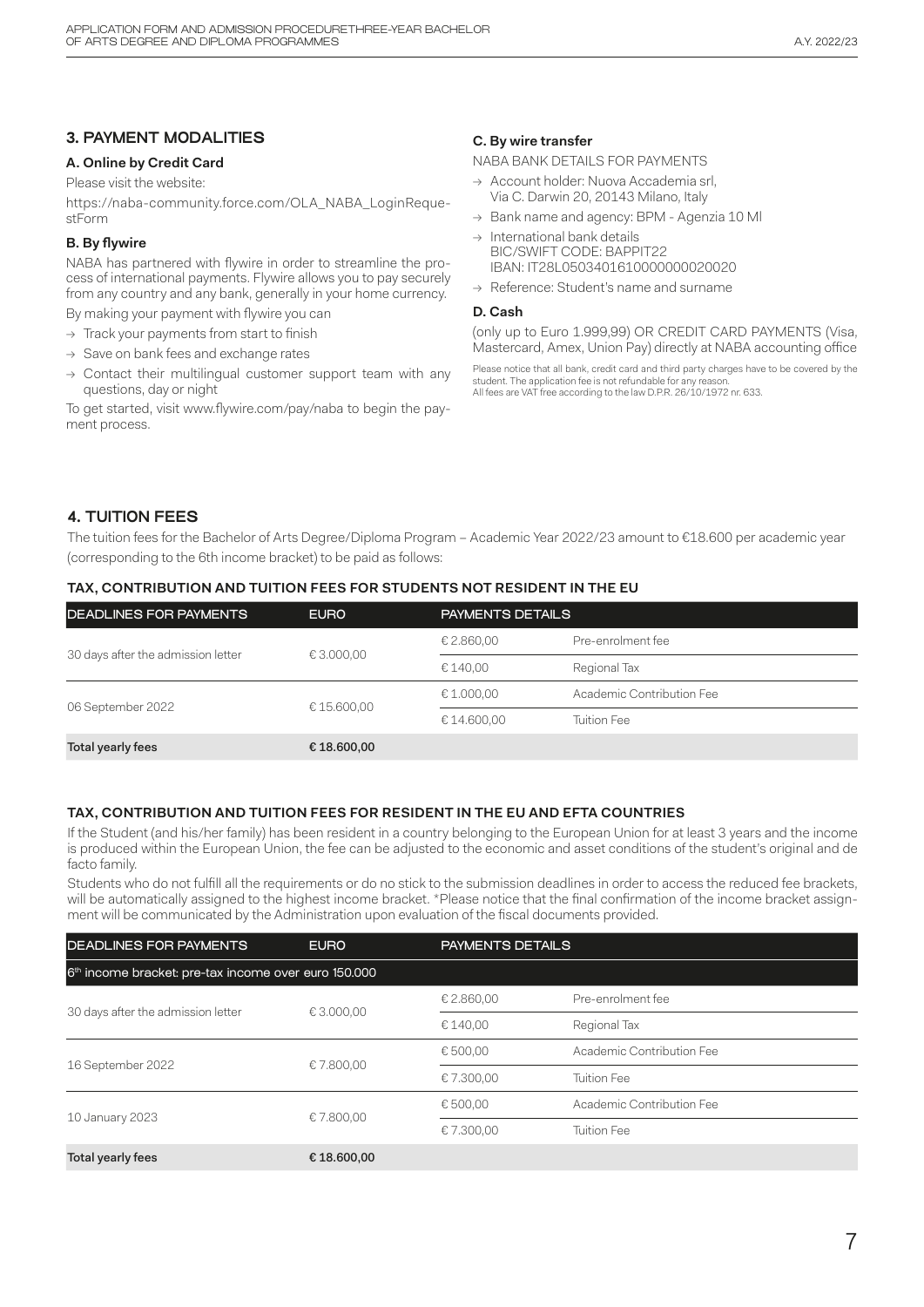| <b>DEADLINES FOR PAYMENTS</b>                                                    | <b>EURO</b> | PAYMENTS DETAILS |                           |  |  |
|----------------------------------------------------------------------------------|-------------|------------------|---------------------------|--|--|
| 5 <sup>th</sup> income bracket: pre-tax income from euro 130.000 to euro 150.000 |             |                  |                           |  |  |
| 30 days after the admission letter                                               |             | € 2.860,00       | Pre-enrolment fee         |  |  |
|                                                                                  | € 3.000,00  | € 140,00         | Regional Tax              |  |  |
| 16 September 2022                                                                |             | € 500,00         | Academic Contribution Fee |  |  |
|                                                                                  | €7.100,00   | € 6.600,00       | Tuition Fee               |  |  |
| 10 January 2023                                                                  |             | € 500,00         | Academic Contribution Fee |  |  |
|                                                                                  | €7.100,00   | € 6.600,00       | <b>Tuition Fee</b>        |  |  |
| <b>Total yearly fees</b>                                                         | € 17.200,00 |                  |                           |  |  |
| 4 <sup>th</sup> income bracket: pre-tax income from euro 100.000 to euro 130.000 |             |                  |                           |  |  |
| 30 days after the admission letter                                               | € 3.000,00  | € 2.860,00       | Pre-enrolment fee         |  |  |
|                                                                                  |             | € 140,00         | Regional Tax              |  |  |
| 16 September 2022                                                                | € 5.450,00  | € 500,00         | Academic Contribution Fee |  |  |
|                                                                                  |             | €4.950,00        | <b>Tuition Fee</b>        |  |  |
| 10 January 2023                                                                  | € 5.450,00  | € 500,00         | Academic Contribution Fee |  |  |
|                                                                                  |             | €4.950,00        | <b>Tuition Fee</b>        |  |  |
| <b>Total yearly fees</b>                                                         | €13.900,00  |                  |                           |  |  |
| 3rd income bracket: pre-tax income from euro 70.000 to euro 100.000              |             |                  |                           |  |  |
| 30 days after the admission letter                                               | € 3.000,00  | € 2.860,00       | Pre-enrolment fee         |  |  |
|                                                                                  |             | € 140,00         | Regional Tax              |  |  |
| 16 September 2022                                                                | €4.450,00   | € 500,00         | Academic Contribution Fee |  |  |
|                                                                                  |             | € 3.950,00       | Tuition Fee               |  |  |
| 10 January 2023                                                                  | €4.450,00   | € 500,00         | Academic Contribution Fee |  |  |
|                                                                                  |             | € 3.950,00       | <b>Tuition Fee</b>        |  |  |
| <b>Total yearly fees</b>                                                         | € 11.900,00 |                  |                           |  |  |
| 2 <sup>nd</sup> income bracket: pre-tax income from euro 45.000 to euro 70.000   |             |                  |                           |  |  |
| 30 days after the admission letter                                               | € 3.000,00  | € 2.860,00       | Pre-enrolment fee         |  |  |
|                                                                                  |             | € 140,00         | Regional Tax              |  |  |
| 16 September 2022                                                                | € 3.250,00  | €500,00          | Academic Contribution Fee |  |  |
|                                                                                  |             | € 2.750,00       | <b>Tuition Fee</b>        |  |  |
| 10 January 2023                                                                  | € 3.250,00  | € 500,00         | Academic Contribution Fee |  |  |
|                                                                                  |             | € 2.750,00       | <b>Tuition Fee</b>        |  |  |
| <b>Total yearly fees</b>                                                         | €9.500,00   |                  |                           |  |  |
| 1 <sup>st</sup> income bracket: pre-tax income from euro 0 to euro 45.000        |             |                  |                           |  |  |
| 30 days after the admission letter                                               | € 3.000,00  | € 2.860,00       | Pre-enrolment fee         |  |  |
|                                                                                  |             | € 140,00         | Regional Tax              |  |  |
| 16 September 2022                                                                | € 2.300,00  | € 500,00         | Academic Contribution Fee |  |  |
|                                                                                  |             | €1.800,00        | <b>Tuition Fee</b>        |  |  |
| 10 January 2023                                                                  | € 2.300,00  | € 500,00         | Academic Contribution Fee |  |  |
|                                                                                  |             | €1.800,00        | <b>Tuition Fee</b>        |  |  |
| <b>Total yearly fees</b>                                                         | €7.600,00   |                  |                           |  |  |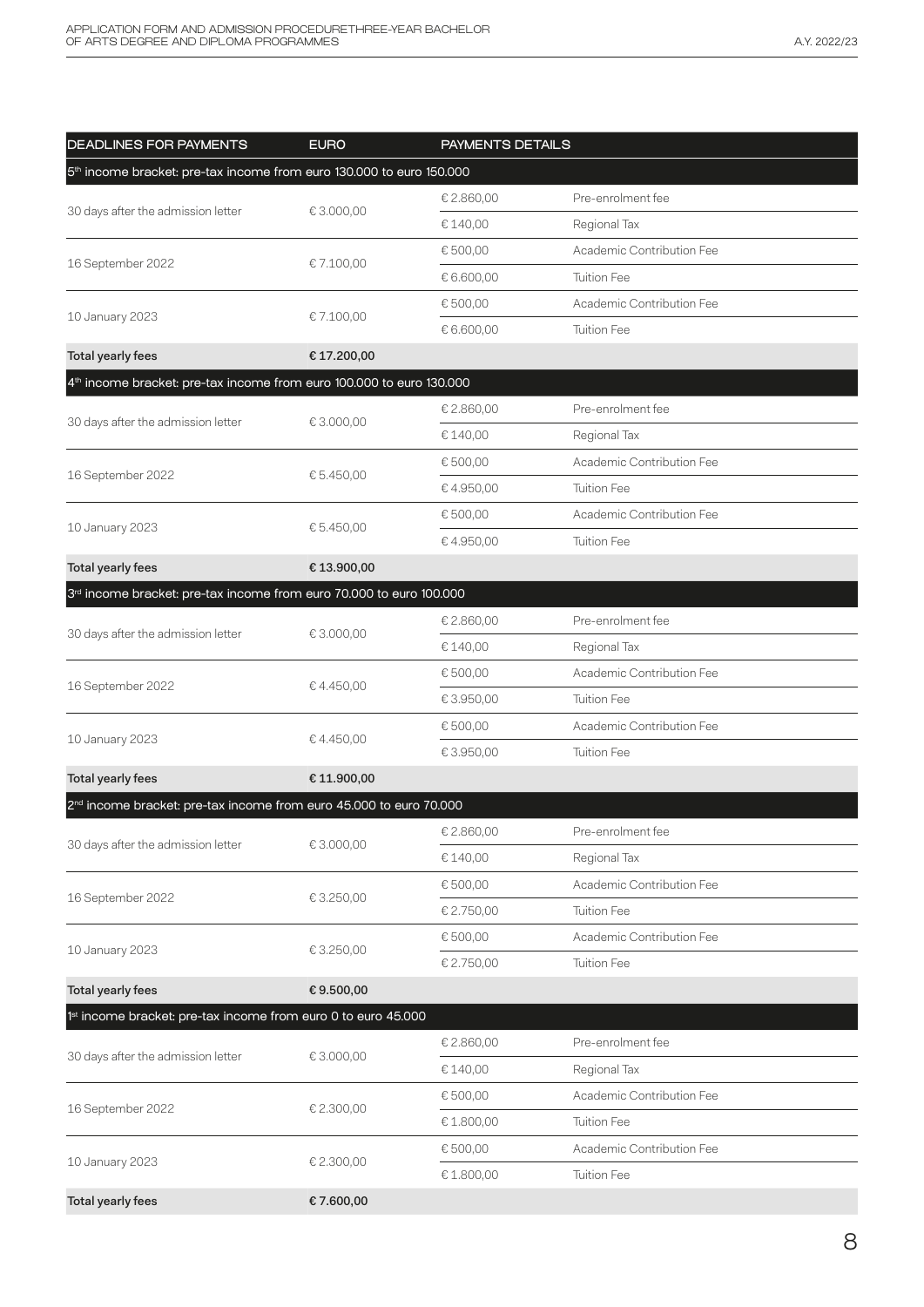#### **5. ENTRY REQUIREMENTS FOR THE BACHELOR OF ARTS DEGREE PROGRAMMES ACCORDING TO THE ITALIAN MINISTRY OF UNIVERSITY AND RESEARCH**

In order to be eligible for admission to Italian universities/academies and therefore to be admitted into the NABA Bachelor of Arts Degree Programmes, the Italian Ministry of University and Research has set the following mandatory regulations. Students wishing to enrol in the three-year Bachelor of Arts Degree Programmes are required:

#### $\rightarrow$  to possess a diploma equivalent to an Italian secondary school diploma (maturità);

 $\rightarrow$  the diploma must be translated into Italian and legalised by the Italian Embassy or Consulate in the country where the diploma was issued, regardless of the school's actual location. For example, the diploma of a German school which is located in France must be validated by the Italian Consulate in Germany.\*

→ the foreign diploma must be obtained at the end of a period of study lasting at least 12 years;

 $\rightarrow$  if the diploma was obtained after 10/11 years of education, it must be integrated with additional 1 or 2 years of college or university; all exams must be passed and admission respectively to the second or third year of your university must be granted;

 $\rightarrow$  the International Baccalaureate (IB) diploma is valid for admission to an Italian university;

 $\rightarrow$  the International Baccalaureate "certificate" is not valid for admission to an Italian university;

 $\rightarrow$  the U.S. High School diploma must be supplemented by 3 advanced placement tests that relate to the chosen programme, or by 2 AP tests related to the chosen programme plus 1 AP test in Italian language and culture if applying for BA run in Italian language.

 $\rightarrow$  GCE diplomas are valid only if they demonstrate obtaining at least 3 subjects at advanced level (full A levels/A2) related to the requested programme.

 $\rightarrow$  In case a national test or final exam is necessary to enter a higher education institution in the student's country of origin, such test/exam is also mandatory for entering Italian BA programmes (Gao Kao and Yi Kao in China, Vestibular in Brazil…).

For any questions about the validity of your diploma, we kindly suggest that you contact the Italian Enic-Naric Centre – CIMEA in the country where your diploma was issued.

For a complete list of Italian diplomatic authorities worldwide please log on: www.esteri.it/MAE/IT/Ministero/laretediplomatica

Specific titles requirements are reported in details in the MUR documents ALLEGATO 1 and ALLEGATO 2 published yearly on the Ministerial website www.studiare-in-italia.it/studentistranieri

#### **5.1 CONSULAR PROCEDURES**

Students meeting the requirements listed at Point 5 are requested to contact the Italian Embassy or Consulate in order to:

#### **A. Start the pre-enrolment process through the universitaly platform**

universItaly is a website developed by the Italian Ministry of University and Research (MUR) with the aim of supporting students thorough their study experience in Italy.

The MUR established that all International non-European students willing to study in an Italian Academy or University should undertake the pre-enrolment procedures (a-bis) through UniversItaly.

The pre-enrolment will give you the possibility to study at NABA and allow you to obtain the study VISA from the Italian authorities. Students are asked to pre-enrol and submit a copy of the passport, High school diploma and transcripts on the UniversItaly platform at https://www.universitaly.it/index.php/

Pre-enrolment applications are usually submitted between March and November of each year. This procedure is MANDATORY.

Usually it takes 90 days to get the study visa, that's why we suggest you to start the procedure as soon as possible. Make sure you do not miss this deadline or your study visa request will be refused for enrollment to Italian Universities/Academies.

#### **B. Lagalization of the higher secondary school diploma**

1) Legalization of the higher secondary school diploma (with official translation in Italian language) by the competent authorities in the country where the diploma was issued. Translation is not needed for documents written in English, French, or Spanish.

If you are not yet in Italy, the translation must be completed according to the rules set by the Italian Ministry of Foreign Affairs and International Cooperation (MAECI).

If you are in Italy you can go to a district court (tribunale) and have your documents translated by a sworn translator, who cannot be the person who holds the qualification or title (traduzione giurata).

2) In case a national test or final exam is necessary to enter a higher education institution in the student's country of origin, such test/exam is also mandatory for entering Italian BA programmes (Gao Kao and Yi Kao in China, Vestibular in Brazil…).

#### 3) In case the local school system consists of less than 12 years of schooling before achieving the higher secondary school diploma, the following documents are also required:

■ legalised and translated university transcripts of one or two years, including exams and marks;

■ certificate of completion of preparatory courses (Foundation Course) issued by Italian or foreign universities.

The legalised and translated documents will be issued directly to you. Please make sure you submit them to NABA International Admissions Office as soon as available together with a copy of the original higher secondary school diploma. In fact, your admission to NABA Bachelor of Arts Degree Programmes.

#### **6. ENTRY REQUIREMENTS FOR THE DIPLOMA PROGRAMMES**

Students who lack prerequisite requirements for admission to the three-year Bachelor Degree Programmes can attend the same Programmes without gaining credits. Diploma Programmes have the same curricula and the same examinations as the BA Programmes, however they lead to the awarding of a NABA diploma and not degree. The entry requirements for the Diploma programmes are the following:

1) hold a secondary school diploma (having followed a period of study lasting at least 11 years)

2) pass the NABA admission test

3) demonstrate proficiency in the language of instruction

Non-European students choosing this format must in any case pre-enrol through the UniversItaly platform in order to get the study visa.

#### **7. APPLICATION FOR A STUDY VISA TO ITALY (ONLY FOR NON EU STUDENTS)**

To complete the pre-enrolment procedure with NABA, admitted students are requested to return the enrolment form and pay the pre-enrolment fee. For a complete list of Italian diplomatic authorities worldwide, please visit: http://vistoperitalia.esteri.it

<sup>\*</sup> In case NABA needs some closure on student's secondary school diploma, the student must provide the Certificate for the equivalence of the qualification (Statement of Comparability) is-sued by the Italian Enic-Naric Centre – CIMEA https://cimea.diplo-me.eu/cimea/#/auth/login